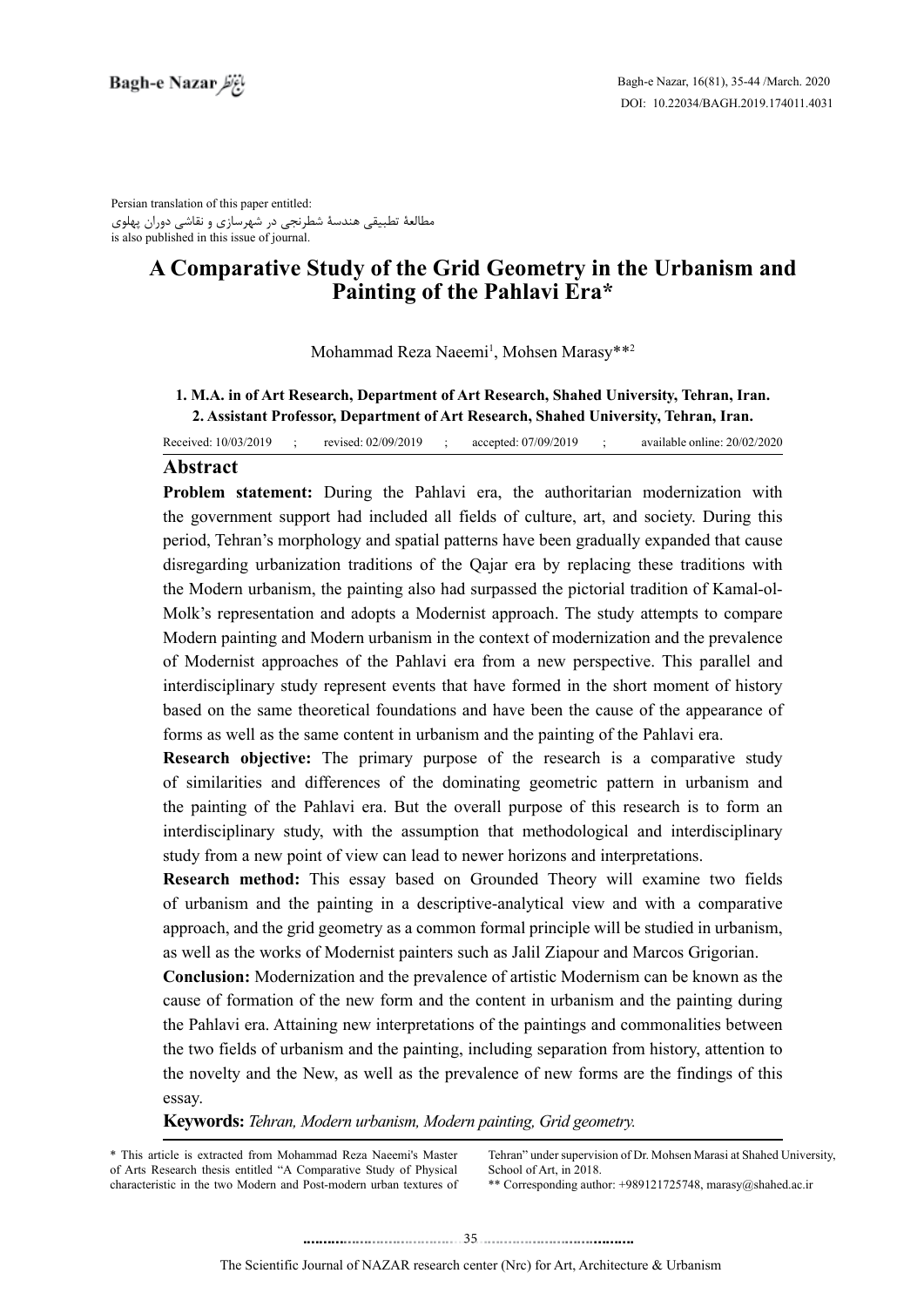#### **Introduction and Problem statement**

During the Pahlavi era, especially in the second Pahlavi period, Iran enjoyed the support of policy-maker institutions in Modern urbanism, architecture, and art. The transformation of Darol-Fonoon's educational system to the University of Tehran, the transformation of Tehran of Oajar era to Tehran of Pahlavi, and the transition from the Kamal-ol-Molk's pictorial tradition to Modern painting are examples of Pahlavi era alterations. Urbanism, meanwhile, had an imperiously and elitist approach determined to the citizens by the sovereign, and the transformation of Tehran's image to a Modern and grid-plan city was not an event that aroused public sensitivity and was a matter of conflict and debate between two groups of Modern urbanism advocates and opponents. The Pahlavi ignored all the Qajar era and Tehran style urbanism achievements that were rooted in the Isfahan school<sup>1</sup> and which was like a European preindustrial city and created a city similar to modern American cities with a scattered, geometric, and grid urban fabric. Along with urbanism, Modernist painters, including Jalil Ziapour and Marcos Grigorian, had turn back on the Kamal-ol-Molk's representation tradition that encompassed the late Qajar and early Pahlavi eras. Although with the death of Kamal-ol-Molk and the founding of the College of Fine Arts, the dominance of Kamal-ol-Molk's pictorial painting had come over, but the beginning of Modernism movement have been known at the 1940s, with the returning of the professors like Javad Hamidi and a few graduates of the College of Fine Arts, such as Hossein Kazemi, Jalil Ziapour, and Mahmoud Javadipourwho had gone Europe to continuing education. At this time, the painting had exempted from exhibiting in court palaces and exhibiting of it in the private galleries<sup>2</sup> in Tehran's Modern and grid urban fabric, had created a new link between the city and the painting. This paper deals with the linkages between the two fields, with a study of common grid geometry in Modern painting and urbanism of the Pahlavi era. Examining grid geometry as a formal principle in both domains raises and responds questions such as: What are the similarities in form and content of the city and the painting of the Pahlavi era? And can the chequered geometric shape in the Modern painting be a representation of the grid plan urban fabric of Tehran of the Pahlavi? The necessity of forming such an interdisciplinary narrative, in addition to analyzing new points of view, can also be the foundation for addressing the sensitivities of the Post-modern era.

### **Background**

There were much research conducted  $in$ contemporary urbanism and architecture. "Modernity and its benefits in Iranian Architecture and Urbanism" (Saremi, 1995) was the analyticalhistorical study of architecture and urbanism of the three periods of Naser al-Din Shah Qajar, Reza Shah, and Pahlavi II. According to Saremi, urbanism of the second Pahlavi period was far more logical and rational than the architecture of this era, and the extremist and functionalist view of the second Pahlavi era made urbanism devoid of any human, artistic or historical factor. In the field of urban fabric, "The Study of the Impact of Neighbourhood Texture on Social Identity Focusing Neighbourhood Identity in Isfahan City" was an essay by (Gasemi, & Negini, 2010) that was a survey-based comparative study of social identity in the two neighborhoods of Abbas Abad and Mardavij of Isfahan city. The study of the Mardavij neighborhood of Isfahan, which had a grid urban fabric, indicated the sensitivity about quality of this type of urbanism in different parts of the country. There has been much research and study in the field of Modern painting and the stream of Modernism. "Modernism, Identity, and Tradition in Iranian Contemporary Painting", written by (Asaadi, 2010) was a descriptive-analytical study of the current trends in Iranian Modern painting. This paper examined three types of painting, including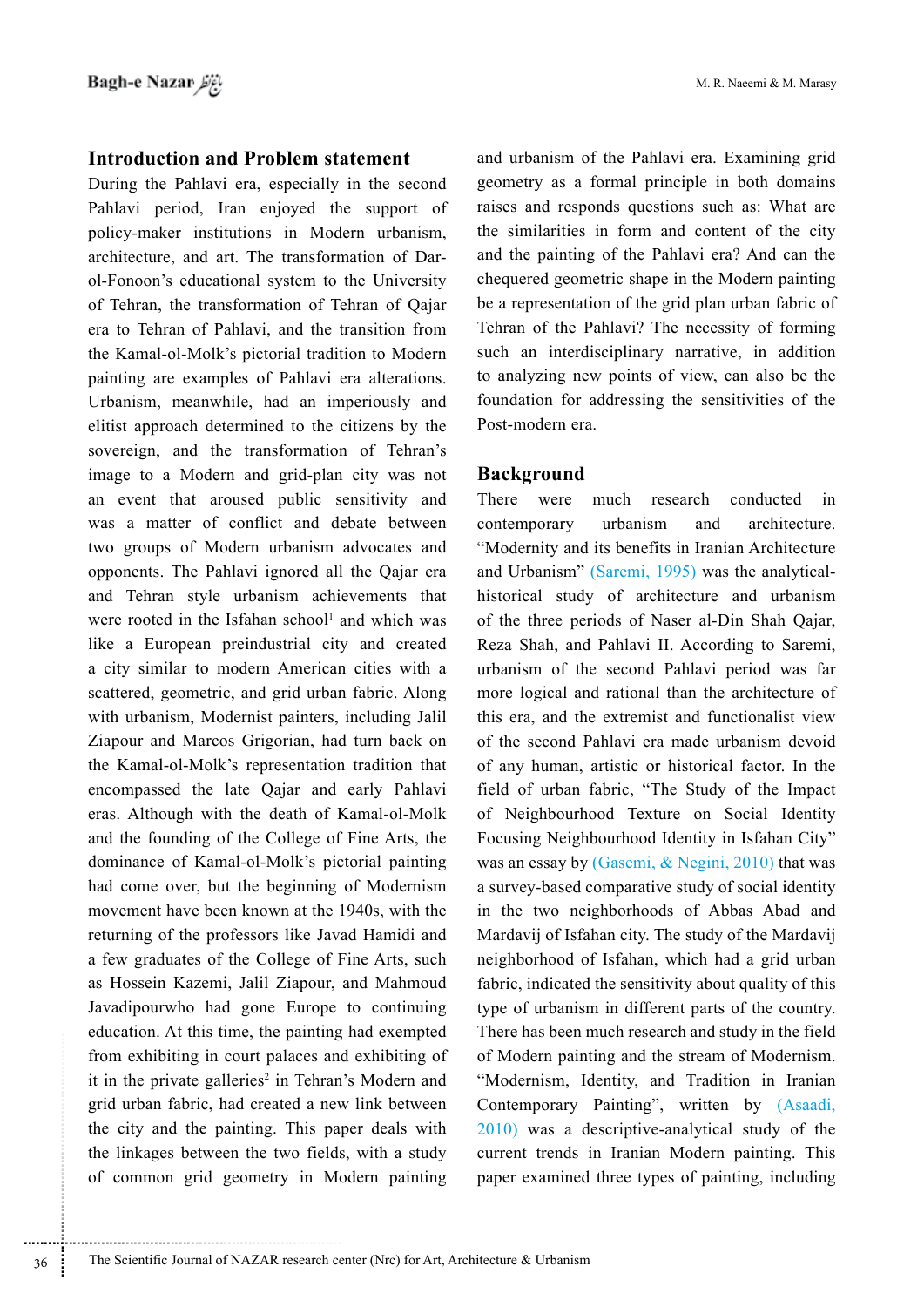of the Kamal-ol-Molk's, Modern Painting in line with International Language, and Modern Painting, which claimed the restoration of the legacies of ancients in today's format-neo-traditionalism-"Contextual Analysis of Neo-traditionalism in Iranian Contemporary Art (1960s), from Foucauldian Discourse Analysis Perspective" is an essay by (Refahi & Sabaghian, 2017) that studied neo-traditionalism in the Iranian Modern painting by looking at keywords such as Westoxification (Gharbzadegi) and Reversion to identity. In this study, three discourses of institutions, intellectuals, and artists that have influenced contemporary painting have been examined (Esmaeilzade & Shad Ghazvini, 2017). In the essay "Discourses of "nationality" and their role in the development of Iranian Modern art trends in the Pahlavi era with an emphasis on art patronage institutions as mediators" they have studied the art of the Pahlavi era with a sociological approach. In this paper, have dealt with the modernization and development of modern and national art institutions, the establishment of the University of Tehran and other influential and governmental institutions. The authors of this essay do not regard Jalil Ziapour as a Cubist painter and consider his works as more of a regionalist exploration and pastoral pursuit and see the Modernist aspect of Ziapour's national and personal style only in the form. While in our paper, Ziapour is considered a cubist painter based on the theory of cubism. "The characteristics of audiences of Modern and Popular painting in Iran" (Ravadrad & Shayegan, 2013) is a sociological study about painting audiences in Iran. This essay with field research and surveying, examines the differences between the audiences of Modern and popular painting based on audiences individual, social and artistic characteristics. Based on Bourdieu's concept of cultural capital, the authors of this essay, consider Modern painting and its audiences having the following characteristics: The target audience has cultural competence. These artworks were equipped with concepts that go

beyond tangible properties and require cognitive empathy, and the characteristics of the popular painting and its audience: They did not have the necessary codes, the audience analysis stopping at tangible properties.

### **Theoretical Foundations**

### • Grid geometry and its representation in literature of the Pahlavi era

The policies of the Pahlavi era in the field of urbanism were to separate from Qajar urbanization and to form a Modern city. Thus the urban growth with the grid urban fabric was systematically pursued in this period. The demolition of the city walls in 1930 and the creation of new streets until the time of 1937 had been transformed Tehran a city beyond Tehran of Qajar era. In 1937 the first urban planning map of Tehran was developed which also focused on the urban growth. 1937 Map was influenced by the Modern architecture and urbanism movement and was prepared by French counselors. Grid urban fabric, the separation of urban functions by functional zoning were fundamental concepts of this map. Habibi states about it: " The map of 1937, which had provided with an alien mentality, depicted a city different from the historical background of Tehran. The modern city which had formed for an industrial and productive purpose like the Western cities, in this plan, was intended for the city of Tehran" (Habibi, 2017, 167). Modern urbanism was the dominant approach of Tehran's urbanism during the second Pahlavi era and in the Comprehensive Plans of the '60s and '70s. During this period, Tehran, inharmonic with the whole country, experienced an astonishing development and by bringing four and a half million people within the boundaries set by the Comprehensive Plan, it becomes a country within a county around 1976. At the time, the government demanded an identity of the society that was defined by purely external and western concepts, while society was seeking an identity that was rooted in internal concepts. Therefore, in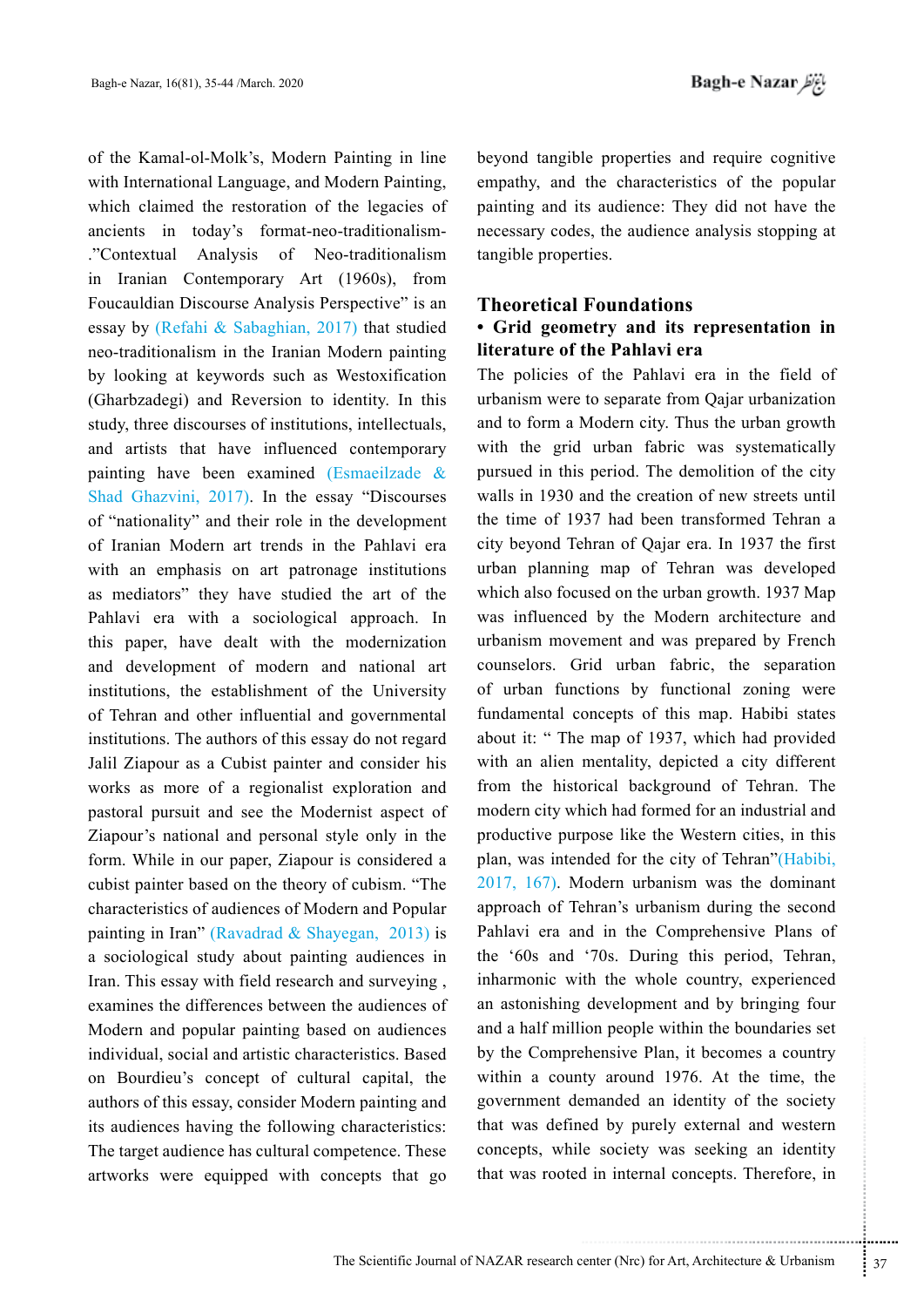dealing with the issue of identity and the city, the state and society had involved in a philosophical confrontation and opposition (Ibid, 210); (Fig 1).

The state imperious modernization program of the 60s and 70s affected all economic relations, social institutions, and cultural forms of the country. So that traditional social structures, such as guilds, families, religious organization, and physical layouts in the urban centers that had undergone change, created severe tensions by resisting the modernization program. The Pahlavi's modernization, without leading to changes in the structure of political power or cultural modernity, involved only some fields of the citizen's life and the sovereignty, hence, many people felt alienated from it and in many cases, either resisted or even fought against it (Mirsepassi, 2014, 138).

Sadegh Hedavat's novel The Blind Owl<sup>3</sup>presents an image of a modern city with geometric, temporary, and gray shapes that can represent a kind of resistance to modernization: "The sun was already high in the sky and the heat was intense. I found myself walking along deserted streets lined with ash-grey houses of strange, geometrical shapes cubes, prisms, cones—with low, dark windows. One felt that these windows were never opened, that the houses were untenanted, temporary structures and that no living creature could ever have dwelt in them.

The sun, like a golden knife, was steadily paring away the edge of the shade beside the walls. The streets were enclosed between old, whitewashed walls. Everywhere were peace and stillness, as though all the elements were obeying the sacred law of calm and silence imposed by the blazing heat. It seemed as though mystery was everywhere and my lungs hardly dared to inhale the air. All at once I became aware that I was outside the gate of the city" (Hedayat, 1994; Quoted by Habibi, 2014, 93).

In the historical course, Ahmad Shamlou in 1959 compose a poem called Alley (Koocheh), whose theme is also a critique of Modern urbanism, and in particular the grid-plan urban. Shamlou describes the erid urban designing as a scream from above and the prescriptive that people respond to it by shouting:

"Continuous atrial/ Between the two walls, and solitude with heaviness as an old man carrying cane passing through the silence atrium/

And then  $/$  the sunshine  $/$  and the diffract shadow. anxious and diffract / Houses / Houses of the House. The people, and a cry from the above: The chequered city! The chequered city!



Fig. 1. The growth of Tehran's grid-plan neighborhoods during the years of 1931 to 1966 Source: http://www.googlemap.com.

38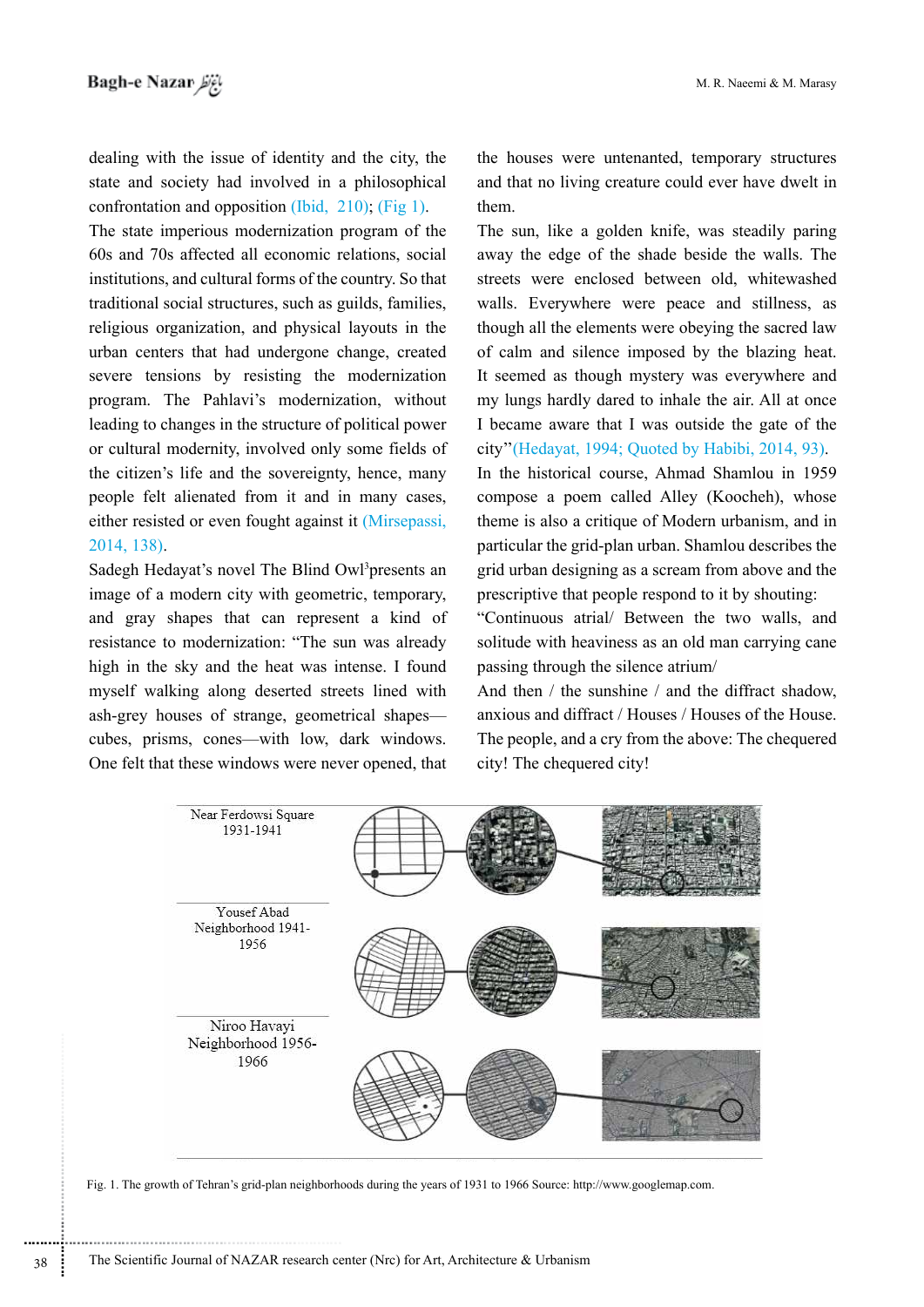The two walls and the silence atrium. And then the shadow that respires of the downfall of the sunshine. People, and a cry from the depths:

We're not a chessman! We're not a chessman!"

## **Research Methodology**

This research examines and reviews information in a qualitative method and in accordance to the principles of Grounded Theory. In the Grounded Theory, the scholar checks in the data in a flexible and saturated manner so that discovering the new findings can be made possible to the scholar. A descriptive-analytical method with a comparative approach was used to conduct this study. Hence, first, in a qualitative manner, we discuss the status of Pahlavi's Modern urbanism and its representation in literature. Next, we have considered grid geometry as a formal common principle and will study the effects of Pahlavi's modernization in the fields of urbanism and painting. Then, taking into account the common principle of grid geometry, we will analyze the case studies of Modern painting—works of Jalil Ziapour's personal and national style and a series of Earthworks by Marcos Grigorian.

### • Grid geometry in Modern painting

Modern painting by separating from former pictorial traditions aligned itself with changing lifestyle in the society. Artists and audiences of art had gained a greater understanding of Modern art through the change in the educational system and the support of public and private institutions to the stream of Modernism. Accordingly, it had been possible to go beyond the pictorial tradition of Kamal-ol-Molk to the creation and viewing of the decorative works with different semantic layers. This transition from the tradition of naturalistic representation of Kamalol-Molk's to the works of Modernist painters such as Ziapour and Marcos Grigorian is a transition from pictorial theory to decorative theory (Delzende,  $2017$ ,  $298$ ). In the following, this paper will look at some of the works of these two artists in which grid geometry as a subject matter has a formal and influential component. Both categories

of artworks can be divided into the two image layers the grid pattern foreground and the background. The relationship between foreground and background in these artworks can give connotations of the controversy of the New issue with previous traditions. As in Modern urbanism by the complete destruction of the Arg district and the Qajar palaces, only the buildings of the Golestan Palace, Shams-ol-Emareh and Tekyeh Dowlat had been excluded from destruction by museum-like thoughts of the Modern movement (Habibi, 2017, 167). The backgrounds of these artworks can also represent Modern museumlike thoughts.

Jalil Ziapour and Marcos Grigorian have put ahead abstraction and the creation of the New issue in the following artworks and created decorative works with new forms using two-dimensional, non-perspective surfaces that are not pictorial and representational. Throughout the history of Modern art, the grid geometry has been a Modernist symbol, and in the works of Modernist artists such as Ziapour and Marcos, grid geometry will have an effect beyond a simple subject matter and being in the foreground and combining it with a museumlike background connotes a kind of transition from traditions.

### • Grid geometry in Jalil Ziapour's national and exclusivestyle

Jalil Ziapour was one of the pioneers of Iranian Modern art. Ziapour would consider cubism as the most comprehensive school of painting and was accounted it as an expression of the art's inherent need for explicit design, lines, and geometric surfaces. Ziapour in France was a student of André Lhote, a theorist of Modernism and Modern painting, who was widely known for a tendency to theorize Cubism in his writings (Keshmirshekan,  $2017, 83$ ). In its essence, Cubism painting refuses historical, narrative, sensational themes as well as emotional and personal perceptions and it only deals with geometric shapes and diagrams of objects. Cubists remove representations from painting and, using geometric shapes, make content and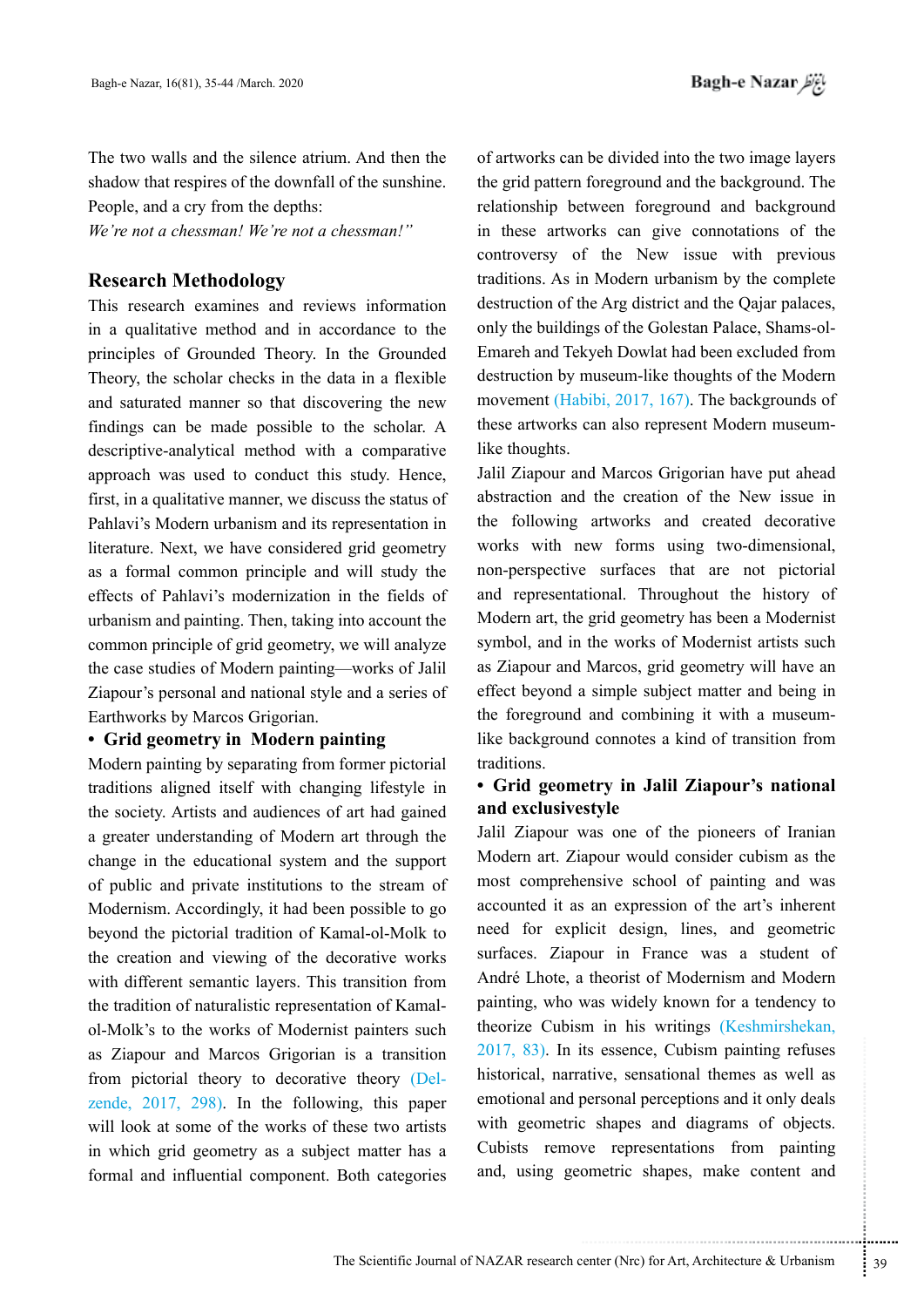form subordinate to their rational purpose. The Cubists had come to the conclusion that not only things should saw in the holistic view, but also that the appearance of the shell had to be split and looked at inside. In fact, the Cubists would claim that conceptual realism and visual realism was not their aim (Pakbaz, 2016, 427). Concerning Modern painting, and transition from the Kamalol-Molk's representation, Ziapour stated:" Natural forms accurately were not able to translate the artist's perceptions and as they did not work well, the painters due to the need had to moderate the forms to express more comprehensively the subject. It is understood of the modification of these natural forms and their transformation into unnatural images that the painter seeks to portray other than the forms, and that the natural forms are no more than a pretext of insufficiency and weakness for portraving his souls... Artists inferred the changes on the natural causes and necessities and embraced taste, and so much more sought to bring the pictorial paintings to the stage of decorative paintings and add to the beauty of their purpose by mixing the two stage." Ziapour would consider the shift from the pictorial theory to the decorative theory by appealing to the Cubism, as the first step towards a path in which Iranian Modern painting would find its way through Cubist practices (Del-zende, 2017, 296). The national and exclusivestyle in the historical course of Ziapour's artworks is a point where he has abandoned the purely Cubist tendency of the works such as The Sepahsalar Mosque (Fig. 2) and has attained more personal achievements by taking a theoretical approach. The Ziapour's national and exclusive style can be seen as an attempt to achieve common conceptual realism in Cubism. These artworks of Ziapour (Fig. 3, 4 & 5) are attempts at the theoretical foundations of cubism, where the shell appears to be split and viewed within, and in parallel to the form, the content also enters into the work. The readable content of Ziapour's national and exclusive style works takes on a new horizon in this comparison to urbanism. With these

interpretations, Ziapour's national and exclusive style can be considered a type of theory-based cubism that, by creating foreground and background layers, the lack of pictorial representation, creation of new forms, readable content, and a new voice are offering for new audiences.

### . Grid Geometry in Marcos Grigorian's **Earthworks**

Since about 1954 the Modernist ideas of Ziapour and The Fighting Cock Society had been given way to new voices, including Marcos Grigorian (Del-zende, 2017, 293). Grid geometry can be seen in Marcos's work on soil and cob (clay and straw) almost after 1961, and in the works of this artist by the name of Earthwork series. At this stage, viewing the world from the bird's-eye view appeared in Marcos's works (Figs  $6, 7 \& 8$ ). Marcos has been looking at the earth from this bird's-eye perspective for a long time. He has said about it: "My Earthworks are of two categories. One is earthworks that propound the effects of the human hand on the soil. Human creates various patterns and lines on the earth to use the soil. Draws the line, digs line and creates a runnel, and so on exploiting the earth. In all this, the effect of human hands on the earth can be seen. The second category is products that are close to the soil and the spirit of the soil can be seen in them. Like bread that depends on straw and wheat" (Parnian, 2015, 171). The artworks investigated in this research are of the Earthworks and from the first category. In selected artworks of Marcos Grigorian, the grid geometry of the foreground has been combined with the background of the cob and soil. The museum-like backgrounds of these artworks are made up of cob and Iranian vernacular materials. According to the artist's statements and in comparison with the common grid geometry in urbanism, these grid geometry foregrounds take on a new meaningful horizon. A grid urban fabric that was taking form, regardless of urbanism, sociocultural infrastructure.

In this historic course of the presence of a grid geometry foreground on a museum-like background,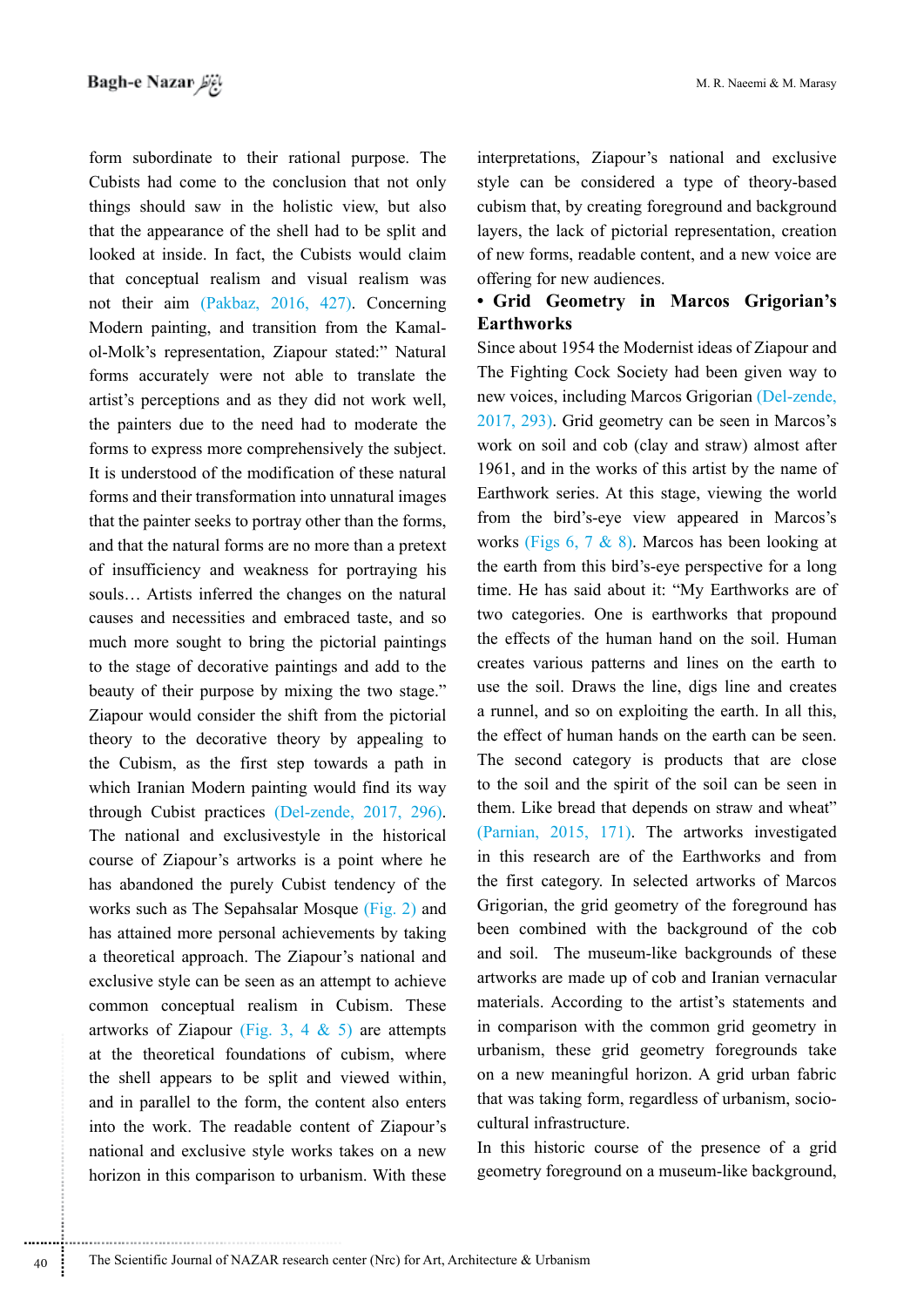



Fig. 2. JalilZiapour.. "The Sepahsalar Mosque". - Cubist tendency of Jalil Ziapour. Source: Keshmirshekan, 2017, 82.



Fig. 4. JalilZiapour 1963. " My man is binding Hina". Sources: http://www.ziapour.com.



Fig. 3. JalilZiapour 1953." A Kurdish woman from Quchan". Sources: http://www.ziapour.com.



Fig. 5. JalilZiapour 1982. "Lur girl". Sources: http://www.ziapour.com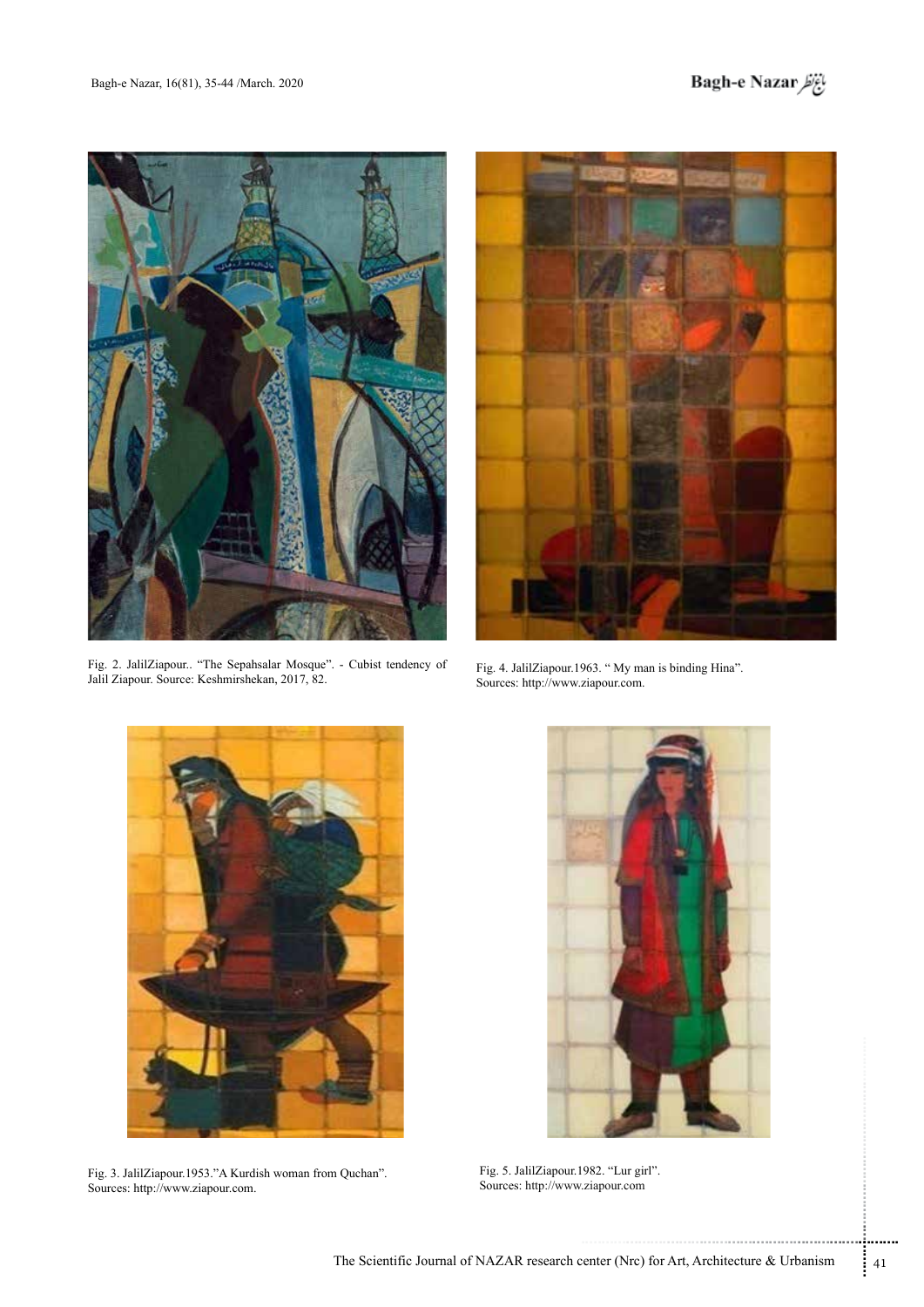

Fig. 6. Marcos Grigorian. 1974."Four in one". Source: www.arthibition.net.



Fig. 7. Marcos Grigorian . 1979. "Earthwork". Source: www.arthibition.net.



Fig. 8. Marcos Grigorian . 1965. "Earthwork". Source: www.artnet.com

Jalil Ziapour has continued to use the medium of oil painting on the canvas to create indigenous figurative backgrounds, while breaking away from the pictorial traditions of Kamal-ol-Molk's. Marcos Grigorian, but, with the cob backgrounds–that is a kind of Iranian vernacular material-has separated

............................................................

from the pictorial traditions of Kamal-ol-Molk's and the medium of oil painting on the canvas, and has taken the decorative approach one step closer to the conceptual approach that he would later become one of its leaders. As we have seen, during the Pahlavi era urbanism and the painting theoretically had come to a link. Both of these fields have associated with Modernist characteristics and there were some commonalities between them. In the study, which we reviewed, unlike Esmaeilzadeh and Ghazvini's research, which considered the cubist aspect of Ziapour's artworks only in form, the adaptation of this artist's work with urbanism opened a new horizon that extends beyond form and into some new content in Ziapour's works. Likewise, the artworks of Marcos Grigorian also take on new meaningful horizons in the adaptation with urbanism. Table 1 has put Modern urbanism and painting together and has dealt with the similarities of form and content in these two fields. Alongside that has formulated the commonalities of the grid geometry in the artworks of Ziapour and Marcos Grigorian.

### **Conclusion**

Modern painting, like Modern urbanism, was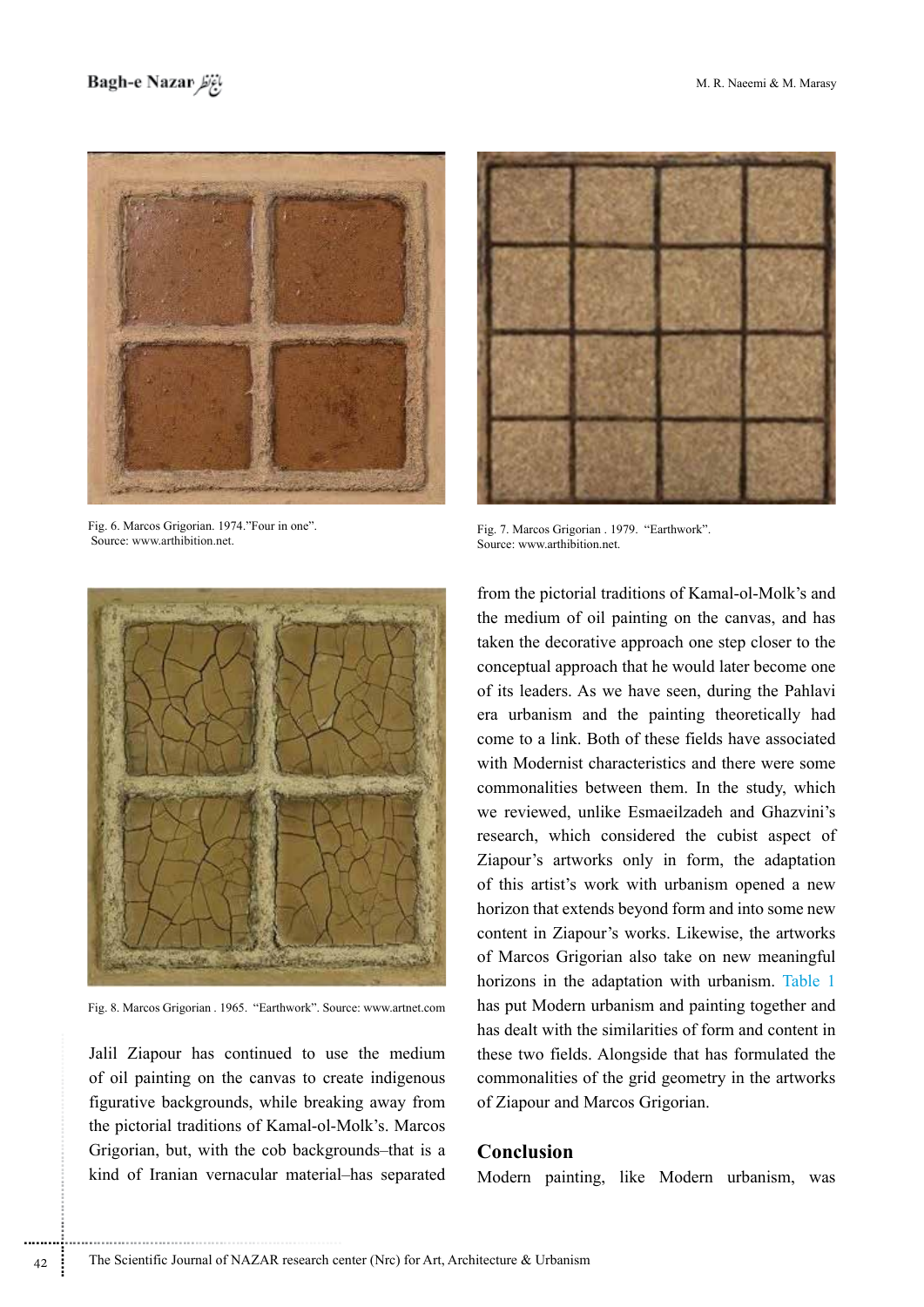associated with the separation of artists or engineers and urbanists from the traditions and the demands of people, with the rationalism of Modernist aesthetics. Although the painting had come to the level of society from the Royal court, still needed its ideal audiences by following Modern elitism. The placement of the content alongside the form in the works of Modernist painters creates various semantic layers that needs the educated audience to understand better, so both artists were also art trainers. Given that the both Ziapour and Marcos have applied chequered geometry on indigenous and local-museum-like-backgrounds as the grid urban fabric grows in urbanism, it gives both categories of the works a common semantic load. The common approach to the form that also is coming to the common meanings in addition to being able to represent the city. The new city of this era like the painting was not a social city, it was a prescription from the superior position that did not pay attention to the traditions of urbanism such as the people-friendly neighborhood, the Bazaar, the town square. Tehran of the Pahlavi era, with its grid plan fabric neighborhoods, right angle and straightforward streets, actually have made mobility and transportation a priority and was no longer characteristics of the former social city. In the Modern City, the street had disrupted the traditional form of the Bazaar, and traffic-decorative squares such as Ferdowsi Square had replaced the city gates. In the context of grid geometry of the city, these approaches create new content out of speed and mobility in the modern world in the new forms that completely were passing away the prior urban design traditions. The grid geometry foreground of the works of Ziapour and Marcos Grigorian's can also be considered as a modern and common geometry in urbanism that has had a reaction in the literature as we read in this period. In the comparison that was viewed, such a critical horizon can be observed in the paintings studied. The museum-like backgrounds of these artworks can be the same traditions, cultures, and perhaps forgotten prior city that was influenced by Modernist grid geometry and must be crossed.

Table 1. Similarities of Modern Urbanism and Modern Painting - A Comparison of the Grid Geometry in the Works of Ziapour and Grigorian. Source: .Athour

| <b>Modern Painting</b>                                                                                                                                                                                                                                                                                                                                                                                                                                                                                                                                                                   | Modern Urbanism                                                                     |
|------------------------------------------------------------------------------------------------------------------------------------------------------------------------------------------------------------------------------------------------------------------------------------------------------------------------------------------------------------------------------------------------------------------------------------------------------------------------------------------------------------------------------------------------------------------------------------------|-------------------------------------------------------------------------------------|
|                                                                                                                                                                                                                                                                                                                                                                                                                                                                                                                                                                                          |                                                                                     |
| Similarities                                                                                                                                                                                                                                                                                                                                                                                                                                                                                                                                                                             |                                                                                     |
| Separation from the past and Kamal-ol-Molk's pictorial tradition                                                                                                                                                                                                                                                                                                                                                                                                                                                                                                                         | Separation from the past and the Qajar city                                         |
| )Elitist and needs to educate the public (Genius originality of the painter                                                                                                                                                                                                                                                                                                                                                                                                                                                                                                              | Elitism and the City Made by Engineers (Genius Originality of<br>(Urbanist          |
| Using indigenous characteristics to construct an Iranian version of Mod-<br>ernism                                                                                                                                                                                                                                                                                                                                                                                                                                                                                                       | Museum-like attitude and preservation of several buildings from the<br>former city  |
| Attention to Motion, Straight and Geometric Lines and Tendency to Ab-<br>straction and the Use of the Grid Geometry                                                                                                                                                                                                                                                                                                                                                                                                                                                                      | Prioritize vehicles by building straightforward streets and grid urban<br>fabric    |
| Separating from popular painting and the representation of Kamal-ol-<br>Molk's                                                                                                                                                                                                                                                                                                                                                                                                                                                                                                           | Separating from the social and people-friendly city and people's<br>popular culture |
| A common feature of selected works by Jalil Ziapour and Marcos Grigorian                                                                                                                                                                                                                                                                                                                                                                                                                                                                                                                 |                                                                                     |
| The tendency to abstraction/Separation from the past and Kamal-ol-Molk's pictorial tradition /No need for the real subject /Use<br>native and local elements in the background /Grid geometry foreground /Museum-like background /Following the elitist approach/<br>The transition from visual realism to conceptual realism /The presence of readable semantic layers in the work/The proportional-<br>ity of form and content/Affected by Modern aesthetic theories /Being up to date and aligned with art history /Scheming new ideas<br>with the new era /Creation of the new forms |                                                                                     |